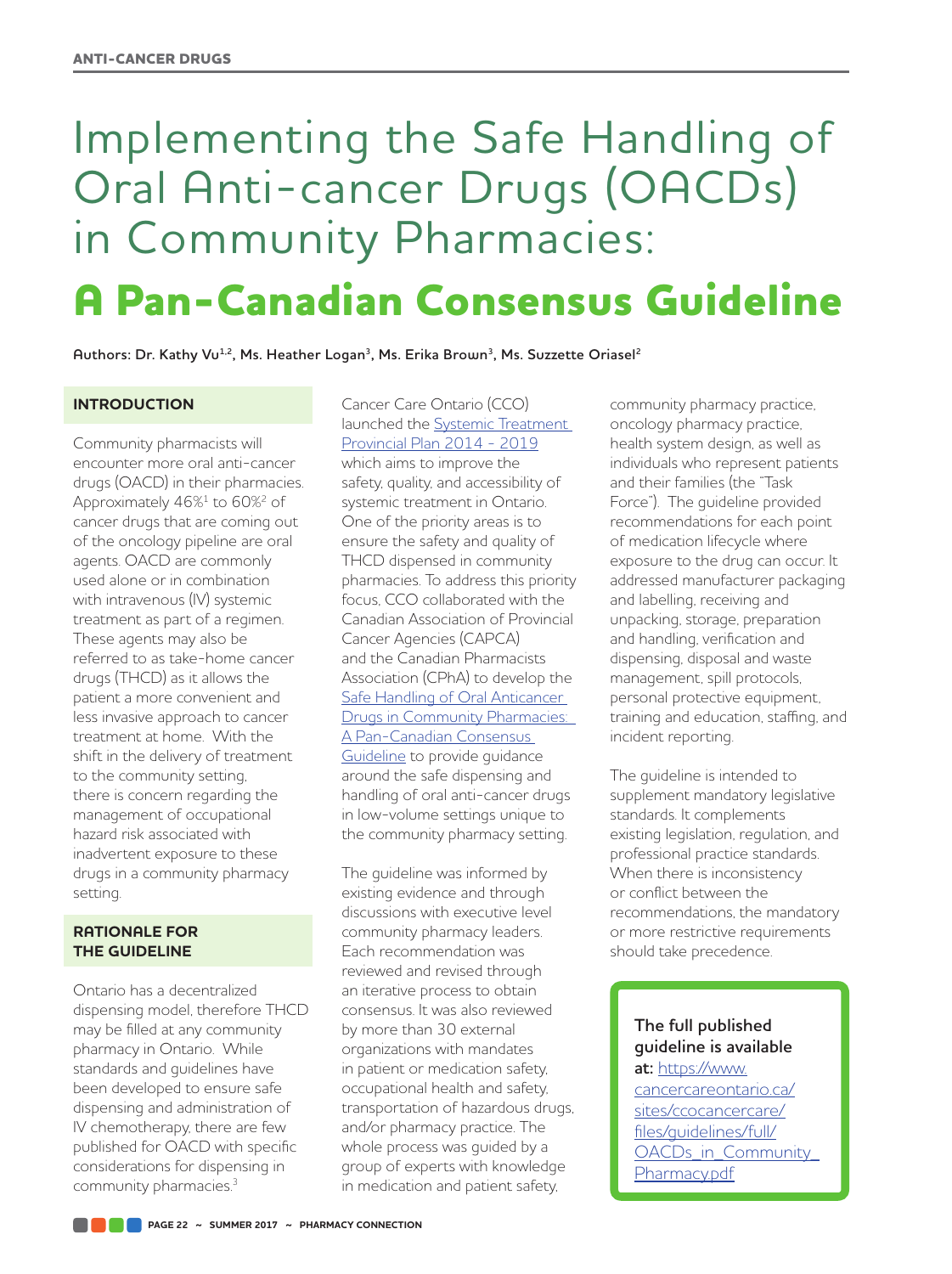## **RECOMMENDED STARTING POINTS**

It is expected that the full implementation of these guidelines will be challenging because of their complexity, the novelty with respect to established practice and the infrastructure needed to support their implementation. As part of the work of developing the recommendations, feedback on implementation timelines was requested from those responsible for change management (see Figure 3).



Figure 3: Expected Implementation by External Review Respondents (n=32)

To address the need to balance safety and feasibility of incorporating the recommendations into practice, the Task Force took a pragmatic approach and considered alternatives that minimize contamination and eliminate confusion to enhance adoption of the recommendations. An example is wearing two pairs of gloves when handling OACDs to eliminate confusion over the number of gloves and the associated task. In doing so, there is a risk of non-adherence to double gloving and potential inconsistencies with other guidelines. However, the Task Force felt that a consistent approach was important, thus the message is to wear gloves when handling OACD with less emphasis on the number of gloves.

We recommend that pharmacy staff, managers and owners review the guideline and have open discussions to understand the concerns and where to focus resources to implement the recommendations. We further suggest starting with the following, unless there are other priority areas identified.

### **A. Train staff**

CCO collaborated with the Leslie Dan Faculty of Pharmacy at the University of Toronto, and the Canadian Association of Pharmacy Oncology (CAPhO) to develop the Oncology Program for Pharmacists: [A Person-Centred Approach to Cancer Care](http://cpd.pharmacy.utoronto.ca/oncology.html) for

pharmacists in all practice settings. This two-part program (Essentials of Oncology and Advanced Oncology) aims to provide standardized education for pharmacists to ensure safe and high quality care to cancer patients and their caregivers. For more information, visit [http://cpd.pharmacy.utoronto.ca/](http://cpd.pharmacy.utoronto.ca/oncology.html) [oncology.html.](http://cpd.pharmacy.utoronto.ca/oncology.html)

Staff should be encouraged and given an opportunity to participate in continuing education programs as appropriate for their knowledge, skills, and job functions. We recommend that clinical verification of a THCD prescription should be done by a pharmacist with experience and training in cancer treatment. If such a pharmacist is not available onsite, it is important that another experienced and trained pharmacist is available for consultation. The use of a clinical checklist is highly recommended. Cancer Care Ontario developed a checklist that can be customized and adapted for the purpose of documentation (see [https://www.cancercare.on.ca/common/pages/UserFile.](https://www.cancercare.on.ca/common/pages/UserFile.aspx?fileId=362139) [aspx?fileId=362139\)](https://www.cancercare.on.ca/common/pages/UserFile.aspx?fileId=362139).

Similarly, all staff who handle hazardous drugs should have training at the start of their job and routinely when job functions change or after a prolonged absence. Pharmacy managers should ensure that a trained backup staff is available for unpacking and dispensing of OACDs in case of absences.

#### **B. Create a list of hazardous drugs encountered in the pharmacy**

Drugs that are considered hazardous to humans or animals are associated with one of the following characteristics: 1) carcinogenicity; 2) teratogenicity or other developmental toxicity; 3) genotoxicity; 4) reproductive toxicity; 5) organ toxicity at low doses; and 6) structure and toxicity profiles of new drugs that mimic existing drugs determined by the above criteria4. OACDs pose hazards through dermal absorption, inhalation, and ingestion via contaminated surfaces. Coated tablets or capsules that are solid and intact without modifications when administered to patients may pose less significant risk.<sup>4</sup> However, uncoated tablets are at risk of forming dust when subjected to stress (e.g. when poured in and out of a container, and repeatedly counted), which can contaminate the workplace.<sup>4</sup>

While there is no single list of hazardous drugs that is accepted worldwide, the National Institute of Occupational Safety and Health (NIOSH) produces and updates a list periodically that can be used as a guide from which to develop a workplace or setting-specific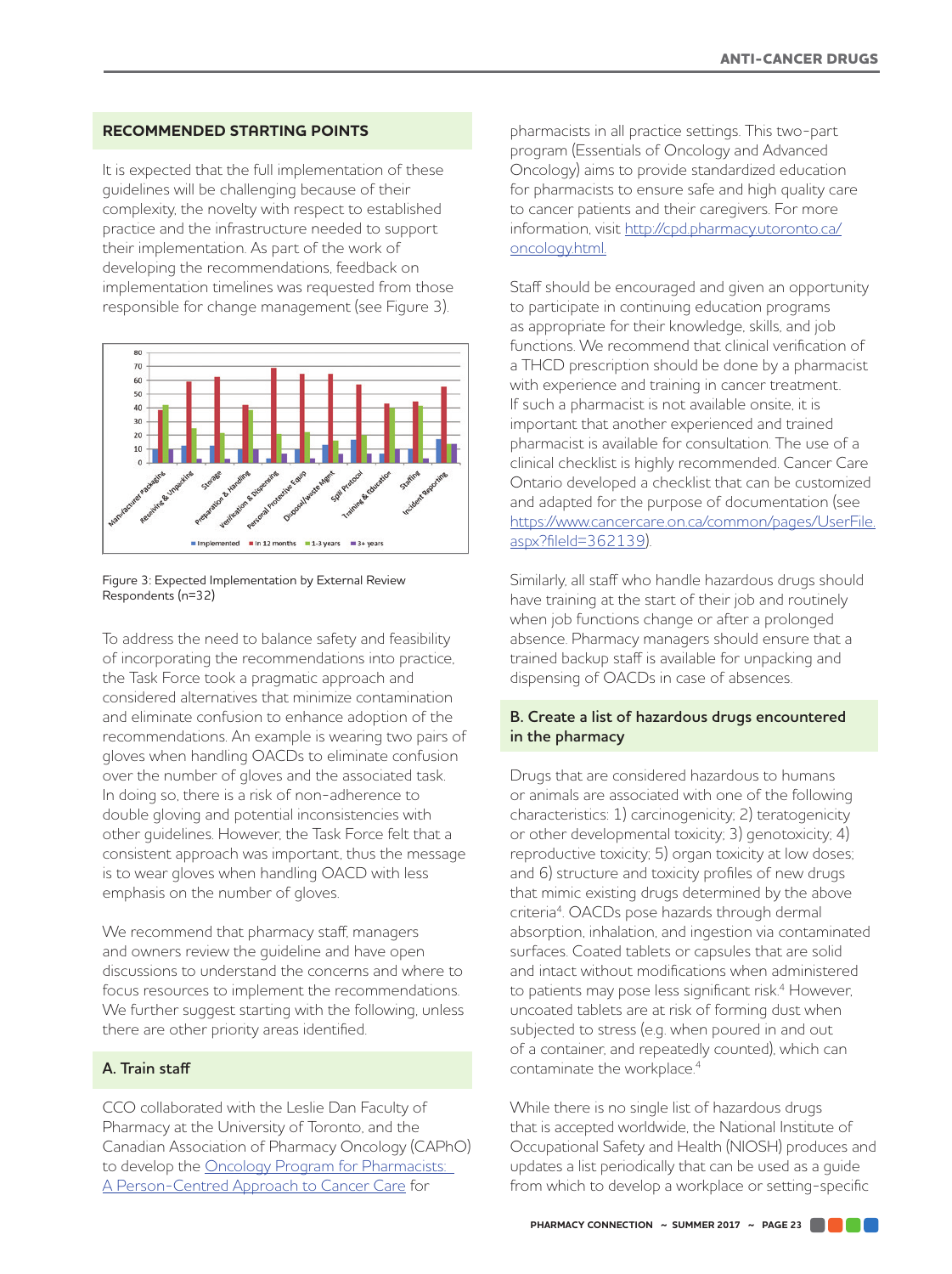

hazardous drug list based on an inventory of the drugs handled and the potential for exposure. Guidance on how these workplacespecific lists should be developed is available through NIOSH at [https://www.cdc.gov/niosh/topics/](https://www.cdc.gov/niosh/topics/antineoplastic/pdf/hazardous-drugs-list_2016-161.pdf) [antineoplastic/pdf/hazardous](https://www.cdc.gov/niosh/topics/antineoplastic/pdf/hazardous-drugs-list_2016-161.pdf)[drugs-list\\_2016-161.pdf.](https://www.cdc.gov/niosh/topics/antineoplastic/pdf/hazardous-drugs-list_2016-161.pdf)

We suggest that the Designated Manager or a delegate and staff compile a list of hazardous drugs that require additional caution (e.g. segregated space or the use of personal protective equipment). This list should be posted in all areas of the pharmacy where there may be contact with OACD (e.g. receiving, storage, dispensing and disposal areas). The list should be reviewed annually at a minimum and with each new drug that enters the pharmacy. All OACD on this list should have a visible label to indicate that they require additional precaution (e.g. personal protective equipment).

### **C. Physically separate OACDs**

It is best practice to have a separate room for receiving, unpacking of OACD shipments and storage where access is restricted to staff who have received appropriate training. However, since space may be limited within the community pharmacy setting, all activities involving OACD should (at minimum) be done in a designated, low-traffic area that is clearly marked off and labelled distinctly to indicate extra caution is required. We further recommend that storage of OACD in the dispensary be segregated from all other non-hazardous drugs. This will help to limit staff exposure, lower the risk of medication error through incorrect selection of medication, and provide a visual indication that special handling is required.

In addition to dedicating separate physical space for handling and storing OACD, it is also important to dedicate separate equipment to be used solely with hazardous drugs. This includes a dedicated counting tray and spatula as well as disposal containers for hazardous drugs only. Disposal containers should be rigid with a lid and clearly marked for hazardous drugs only.

These containers should be made available where OACD are handled and disposed of by incineration by an appropriate company.

#### **D. Evaluate available tools and current compounding practices**

In some cases, the prescribed dose of an OACD is not commercially available and compounding is required. Class I Biological Safety Cabinet (BSC) is recommended for the compounding of non-sterile hazardous drugs. When a containment cabinet is not available for non-sterile compounding, consider other alternative tools and practices to minimize contamination to the work area and staff. Safe work practices while wearing personal protective equipment (PPE) in a low-traffic, designated area, along with the use of tools that minimize exposure may be sufficient. Examples include crushing tablets with mortar and splitting tablets inside an enclosed clear and re-sealable bag, wetting the tablet prior to crushing to minimize aerosolization, and using devices such as Dissolvea-Dose™ containers.